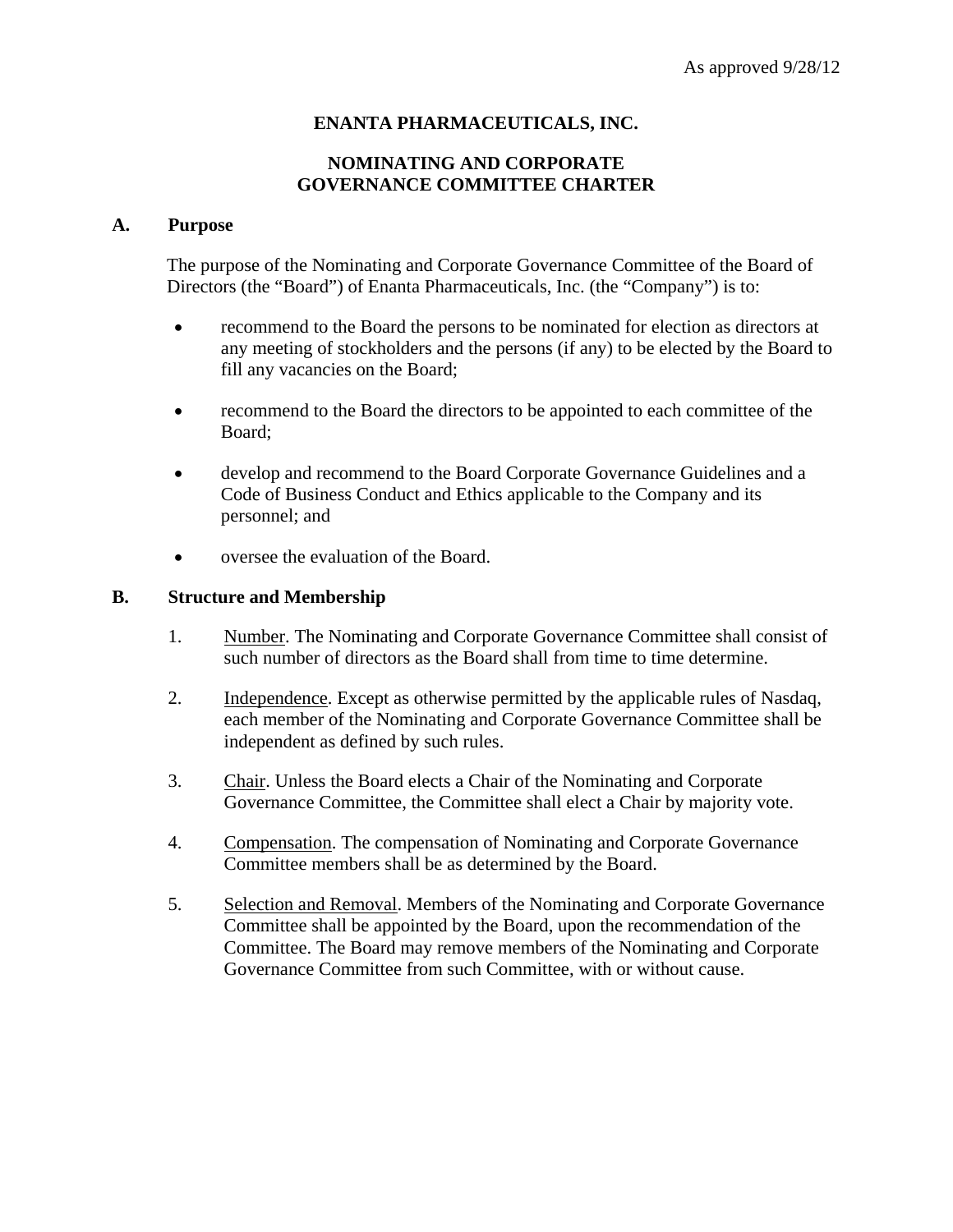# **C. Authority and Responsibilities**

# **General**

The Nominating and Corporate Governance Committee shall discharge its responsibilities, and shall assess the information provided by the Company's management, in accordance with its business judgment.

# **Board and Committee Membership**

- 1. Selection of Director Nominees. Except where the Company is legally required by contract, bylaw or otherwise to provide third parties with the right to nominate directors, the Nominating and Corporate Governance Committee shall be responsible for recommending to the Board the nominees for election as directors at any meeting of stockholders and the persons to be elected by the Board to fill any vacancies on the Board. In making such recommendations, the Committee shall consider candidates proposed by stockholders. The Committee shall review and evaluate information available to it regarding candidates proposed by stockholders and shall apply the same criteria, and shall follow substantially the same process in considering them, as it does in considering other candidates.
- 2. Criteria for Selecting Directors. The criteria to be used by the Nominating and Corporate Governance Committee in recommending directors and by the Board in nominating directors are as set forth in the Company's Corporate Governance Guidelines. The Committee shall be responsible for reviewing with the Board, on an annual basis, the requisite skills and criteria for new Board members as well as the composition of the Board as a whole. The Committee may adopt, and periodically review and revise as it deems appropriate, procedures regarding director candidates proposed by stockholders.
- 3. Search Firms. The Nominating and Corporate Governance Committee shall have the authority to retain and terminate any search firm to be used to identify director nominees, including authority to approve the search firm's fees and other retention terms. The Committee is empowered, without further action by the Board, to cause the Company to pay the compensation of any search firm engaged by the Committee.
- 4. Selection of Committee Members. The Nominating and Corporate Governance Committee shall be responsible for recommending to the Board the directors to be appointed to each committee of the Board.

## **Corporate Governance**

5. Corporate Governance Guidelines. The Nominating and Corporate Governance Committee shall develop and recommend to the Board Corporate Governance Guidelines applicable to the Company. The Committee shall, from time to time as it deems appropriate, review and reassess the adequacy of such Corporate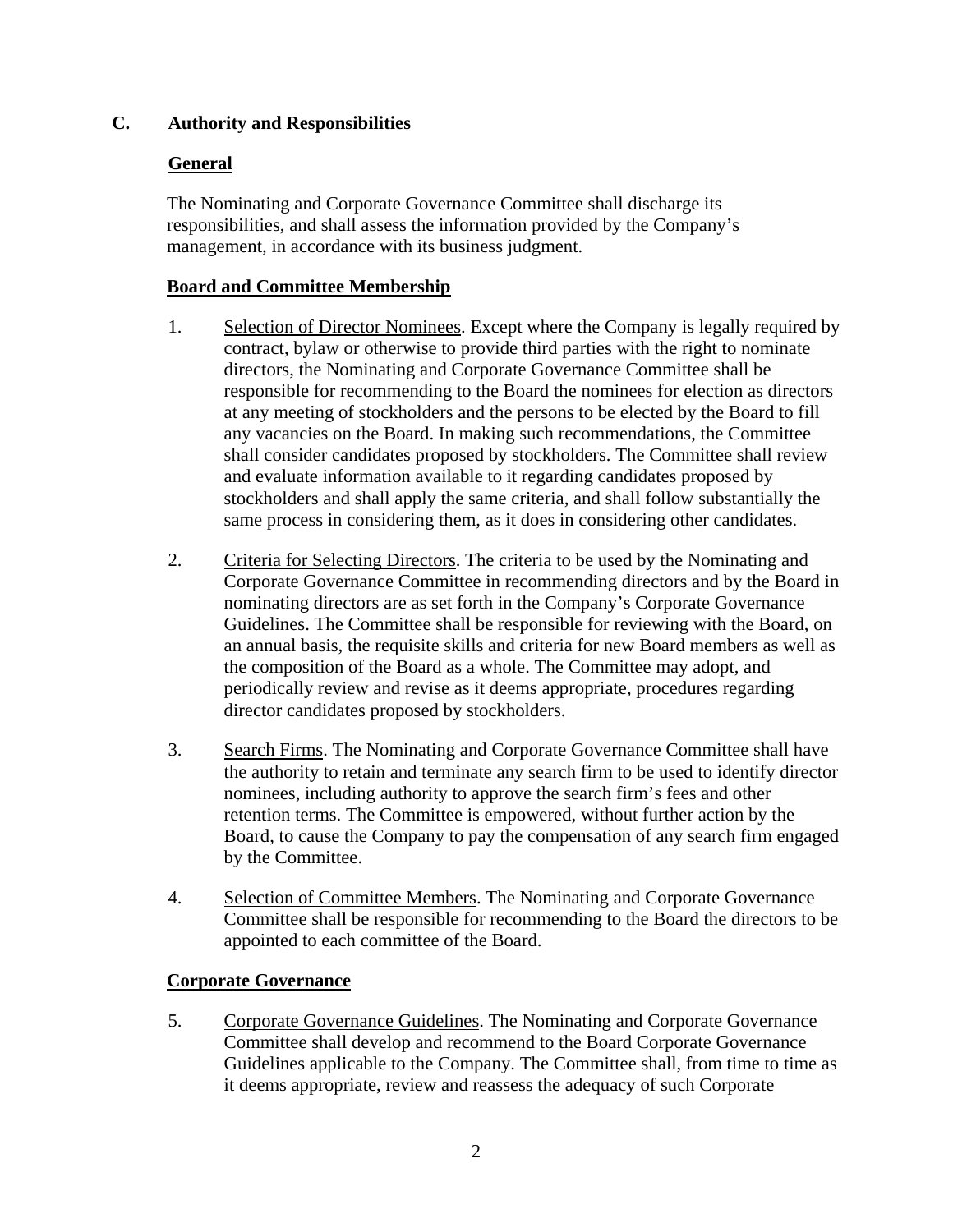Governance Guidelines and recommend any proposed changes to the Board for approval.

6. Code of Conduct. The Nominating and Corporate Governance Committee shall develop and recommend to the Board a Code of Business Conduct and Ethics applicable to the Company's directors, officers and employees. The Committee shall, from time to time as it deems appropriate, review and reassess the adequacy of such Code and recommend any proposed changes to the Board for approval.

## **Evaluation of the Board; Succession Planning**

- 7. Evaluation of the Board. The Nominating and Corporate Governance Committee shall be responsible for overseeing an annual self-evaluation of the Board to determine whether it and its committees are functioning effectively. The Committee shall determine the nature of the evaluation, supervise the conduct of the evaluation and prepare an assessment of the Board's performance, to be discussed with the Board.
- 8. Succession of Senior Executives. The Nominating and Corporate Governance Committee shall oversee an annual review by the Board on succession planning for senior executives, which shall include transitional leadership in the event of an unplanned vacancy.

## **Additional Powers**

9. Additional Powers. The Nominating and Corporate Governance Committee shall have such other duties as may be delegated from time to time by the Board.

#### **D. Procedures and Administration**

- 1. Meetings. The Nominating and Corporate Governance Committee shall meet as often as it deems necessary in order to perform its responsibilities. The Committee may also act by unanimous written consent in lieu of a meeting. The Committee shall keep such records of its meetings as it shall deem appropriate.
- 2. Subcommittees. The Nominating and Corporate Governance Committee may form and delegate authority to one or more subcommittees (including a subcommittee consisting of a single member) as it deems appropriate from time to time under the circumstances.
- 3. Reports to the Board. The Nominating and Corporate Governance Committee shall report regularly to the Board.
- 4. Charter. The Nominating and Corporate Governance Committee shall, from time to time as it deems appropriate, review and reassess the adequacy of this Charter and recommend any proposed changes to the Board for approval.